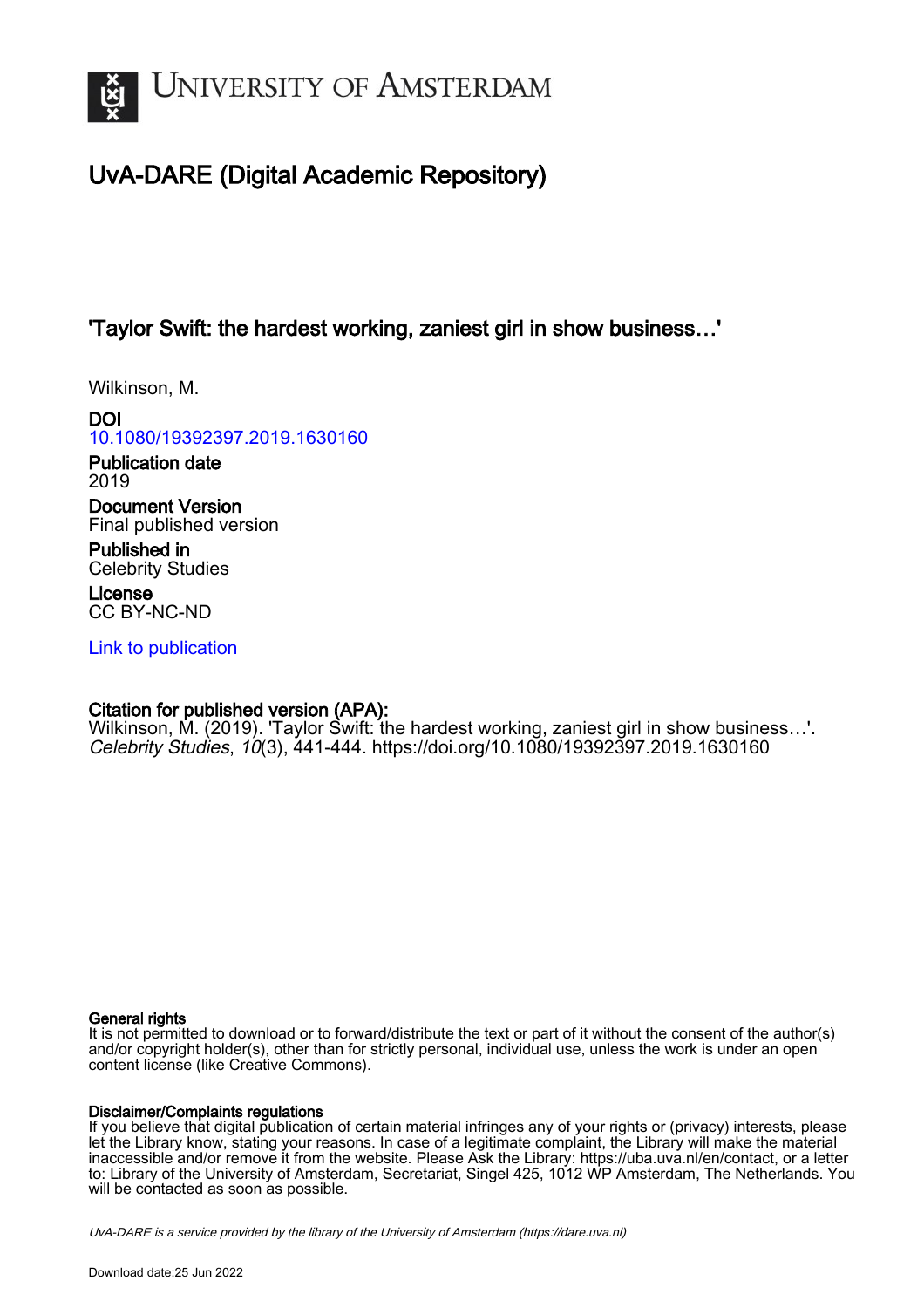#### FORUM

**a** OPEN ACCESS **a** Check for updates

outledge? Taylor & Francis Group

### 'Taylor Swift: the hardest working, zaniest girl in show business. . .'

#### Maryn Wilkinson

Media Studies, University of Amsterdam, Amsterdam, The Netherlands

ARTICLE HISTORY Received 1 February 2017; Accepted 8 August 2017

<span id="page-1-3"></span><span id="page-1-0"></span>The shift from rock and country music to pop stardom is rife with obstacles. Rock and country stars are perceived to be more 'authentic' than their pop music counterparts, because their image is imbued with a sense of labour (see Frith [1981](#page-4-0); Grossberg [1992](#page-4-1), Moore [2002](#page-4-2), Peterson [1997,](#page-4-3) Palmer [1997](#page-4-4)). Rock and country stars are therefore often perceived as 'the real thing': because they work hard at writing, performing and recording their own material, play specific instrumentation, struggle to get their music produced and performed (often sweating and straining physically on stage), and because their lyrics are filled with personal tales of working life and hardship. Within American country music, stardom is also reliant on a strong sense of truth telling; performances are seemingly rooted in autobiography and intimate confession, from Johnny Cash and Merle Haggard, to Patsy Cline and Loretta Lynn. The opposite informs the discourse around pop music: where intimacy, sincerity, labour and realism imbues country, artificial entertainment, commercial manufacture, and synthetic construction mark the realm of pop (Grossberg [1992](#page-4-1)).

<span id="page-1-2"></span><span id="page-1-1"></span>When Taylor Swift publicly announced she was leaving country music for pop stardom, in anticipation of her 2014 release 1989, she had to navigate this tricky terrain carefully. Swift's transformation was remarkably successful; she became one of the biggest female pop stars in the world, and managed to hold on to much of her original fan base, as well as expand her appeal. How did her star text render this transition possible? It is my contention that Swift shifted the discourse of 'authenticity' that informed her country persona away from its focus on confessional truth-telling and (Southern) hard work, towards one of the authentically 'zany'; a figure who emphasises the pop 'performance' as one of hard work instead, because she exposed its construction as one that does not come 'naturally'. Less quirky cute and more physically comic than the closely related 'adorkable' (McIntyre [2015\)](#page-4-5), the zany persona presented Swift as a comical, clumsy goofball working hard at trying to adapt herself to the world of commercial entertainment. In the following few paragraphs, I first briefly elaborate on category of the zany, and then demonstrate how and where it infused Swift's star text during her transition to pop music. By presenting herself as the 'zany', Swift was able to position herself, in this stage of her career, both as a constructed, hapless pop princess and an autonomous and savvy industry professional, all the while maintaining an 'authentic' sense of hard work.

© 2019 The Author(s). Published by Informa UK Limited, trading as Taylor & Francis Group.

This is an Open Access article distributed under the terms of the Creative Commons Attribution-NonCommercial-NoDerivatives License (http://creativecommons.org/licenses/by-nc-nd/4.0/), which permits non-commercial re-use, distribution, and reproduction in any medium, provided the original work is properly cited, and is not altered, transformed, or built upon in any way.

CONTACT Maryn Wilkinson **M.C.Wilkinson@uva.nl**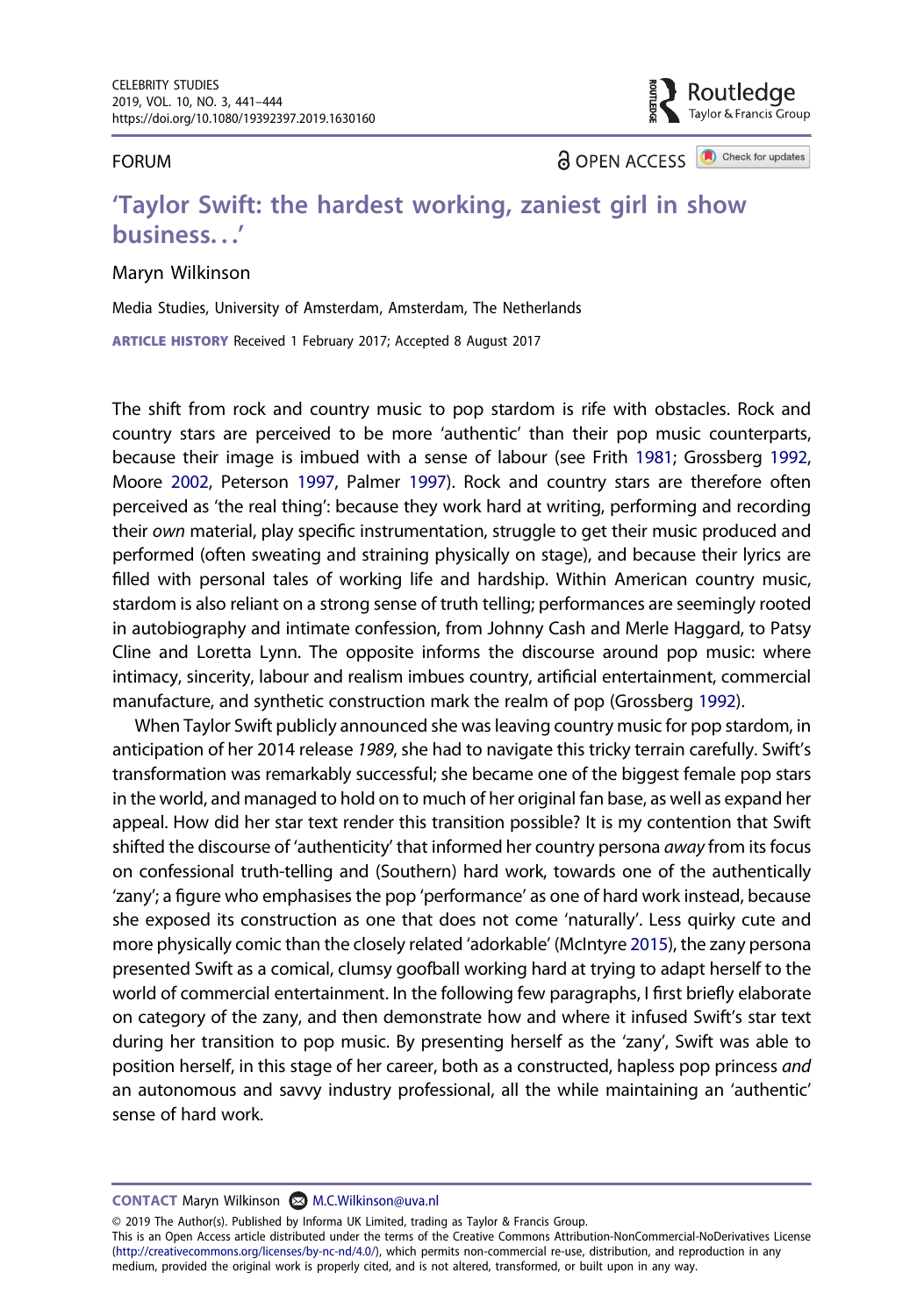<span id="page-2-2"></span>In Our Aesthetic Categories ([2012](#page-4-6)), Sianne Ngai examines the three aesthetic categories that dominate contemporary culture: the cute, the zany and the interesting. Ngai positions these three categories in relation to capitalism and the Post-Fordist mode of production. In contrast to the cute (where the commodity is one of romance and consumption), and the interesting (informed by discursive exchange and realism in *circulation*), Ngai argues that the zany marks a sense of production. The zany is a category fuelled by work, by the performative, by comedy (Ngai offers Lucille Ball's persona in I Love Lucy as a key example). It is a decidedly neo-liberal character, Ngai argues, capable of adjusting to new roles and situations quickly; a figure that is 'doggedly persistent' in 'comically strenuous efforts' (Ngai [2012](#page-4-6), p. 175), highly physical and intensely affective. The zany is characterised by an ability to quickly pick up new skills, by constant transition, performance and impersonation, and above all, by an incessant 'doing'. The zany is thus emblematic of our current times of precarious labour, because the zany (1) embodies the spheres of production and reproduction alike; (2) offers a constant dialectic between social inflexibility and flexibility; and 3) erodes the distinction between work and play. In offering all this, I suggest, the zany is able to introduce a meticulously crafted pop performance and safeguard it within the context of authenticity because the zany 'works hard' at the performance and is revealed 'truthfully' to still be a playful goofball underneath. This is precisely what we see at work in Swift's transition from country to pop stardom, and what rendered her transition relatively seamless.

<span id="page-2-3"></span><span id="page-2-1"></span><span id="page-2-0"></span>Swift's early celebrity adhered closely to the terms of country music's authenticity/ labour framework. She wrote and performed her own songs, accompanied herself on the guitar, and recounted real-life experiences in her diary-entry style lyrics. Swift quickly garnered a large fan base by offering fans intimate access to her 'real' self, working her 'celebrity-as-commodity' star text through all possible points of connection (Elcessor, [2012;](#page-4-7) Turner [2013\)](#page-4-8). She posted regular behind-the-scenes videos, talked directly to camera about personal experiences, introduced her 'real' friends, relationships and family, discussed her writing process, was open about her heartaches, and regularly surprised her fans publicly, in reverse fan pilgrimages of sorts. Her star image was based on the combined pillars of hard work, 'real' talent and her 'authentically' being herself. Swift's transition to artificial, manufactured pop music at a career high thus required intricate manoeuvring. 'The reinvention of Taylor Swift', as Rolling Stone called it ([2014](#page-4-9)), began by tentatively straddling genre borders during the pre-release publicity for 1989. Swift publicly announced she would move from Nashville to New York, and stated that henceforth she would be offering her fans 'blatant pop music' (ibid. Rolling Stone, the 'blatant' underscoring both her commitment to the genre and her honesty about it). The pop venture was cautiously marked as distinctly collaborative. Swift worked with renowned commercial pop producers Max Martin, Shellback and Jack Antonoff, while but all insisted she would retain her highly personal and confessional writing style. (Grammy promotions for the album later revealed that during her collaboration with these recording professionals, she remained 'true' to herself; the footage shows her singing song ideas goofily, spontaneously, into her collaborators' voicemails, and evidences the sense of zany fun, hilarity and play that informed their working together.)

As Swift's star text transitioned more solidly into pop-star territory, her persona became increasingly zany. The different music videos for 1989 all highlight Swift's skills for adaptation and transformation by showing her in a wide range of elaborate and extravagant, zany performances. In Shake it Off, the first video for the album, this is most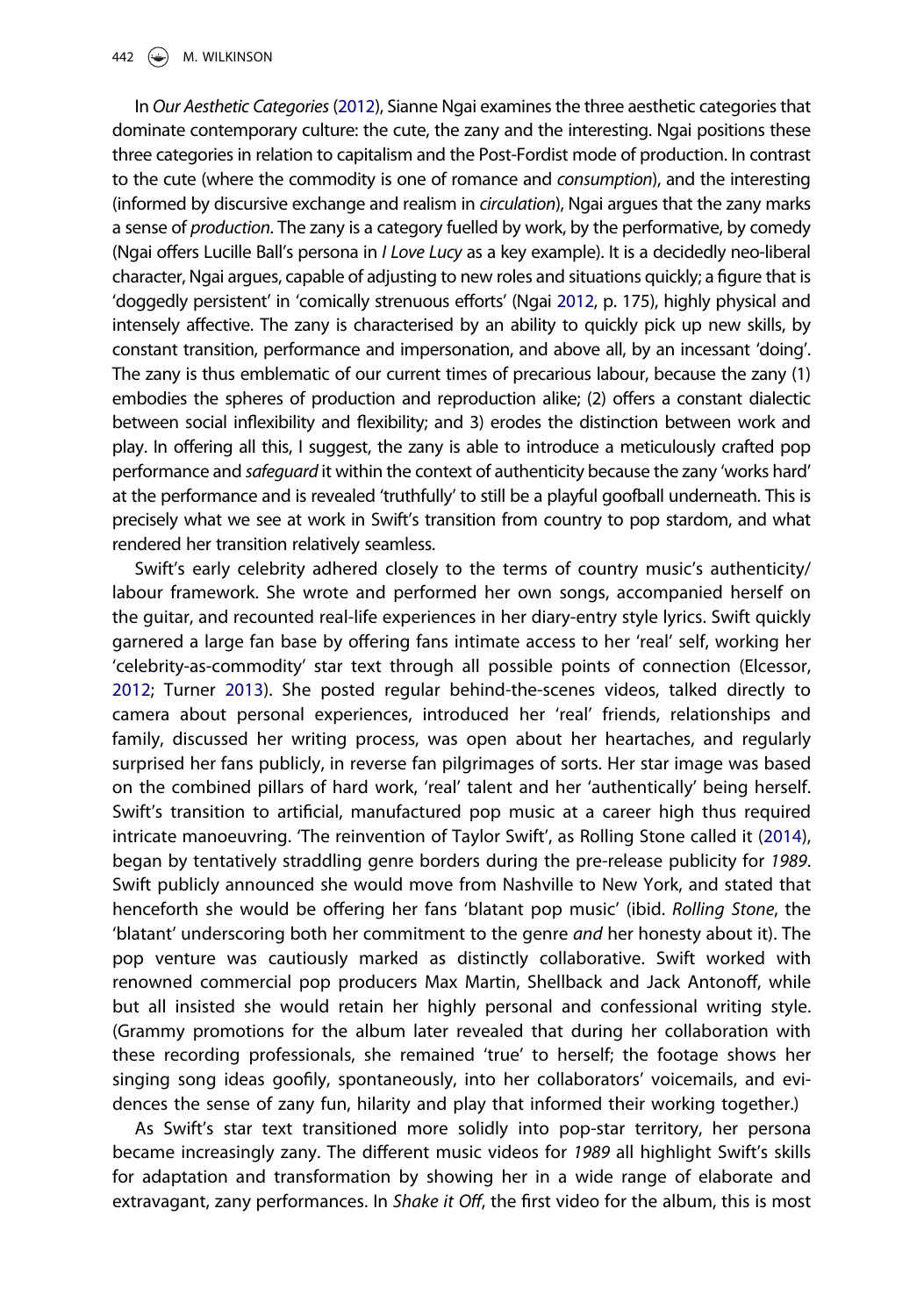evident. In the video, we witness Swift try on a range of 'pop' performance-modes with different dance troupes (hip hop, ballet, cheerleading): she flaps her limbs wildly as she attempts to join them, constantly re-adjusting her performances in blushed embarrassment, while managing to get the laugh and the audience on her side. After 'shaking off' her failings in each register, the video concludes with Swift's implied realisation that she will never quite 'fit in' to any commercially viable image, and prefers to embrace her natural zany state instead. By exposing the artificial manufacture of pop performances, and showing how hard she needs to work at them, Swift utilises the figure of the zany to remind the audience of her 'true' natural state underneath her pop abilities, while preserving her image of hard work, through her (comic) incessant doings.

Swift's zaniness made another important public appearance in 2015, after Swift withdrew 1989 from online streaming, and wrote a tightly constructed public letter to Apple Music arguing artists should be paid during the first three months of their service. When Apple promptly responded by adjusting its terms, and Swift proceeded to star in a range of Apple Music advertisements, it became evident that her business acumen had placed her in a unique position of power. With her pop music industry clout now evident, Swift quickly countered this by placing the authentic, zany Taylor at the heart of the Apple Music advertisements; we see her singing and dancing wildly while running on a treadmill, until she falls of it, clumsily but with great gusto, slapstick-style.

Swift's 'zany' public persona provided her pop star celebrity with a continued sense of authenticity. It highlighted the work that goes into manufactured performance but exposes a 'natural' state clumsiness to conceal commercial and professional autonomy. The slippery slopes of the terrain nevertheless persist. After the release of 1989, Swift's 'authenticity' began to tear at the seams. Critics lamented her freshly dyed platinum blonde hair, and her uncomfortable public 'performances' off-screen and stage (particularly her publicity stint romance with Tom Hiddleston and her dispute with Kanye West). Swift announced a prolonged hiatus, because 'people might need a break from [her]' (Stutz [2015\)](#page-4-10). In this light, it is intriguing that the singer announced in the lyrics of her 2017 come-back single, 'Look what you made me do', that 'the old Taylor' is now 'dead'. It remains to be seen, however, whether or not 'zany Taylor' someday will rise again.

### <span id="page-3-0"></span>Disclosure statement

No potential conflict of interest was reported by the author.

### Notes on contributor

Maryn Wilkinson is assistant professor of Film Studies at the Department for Media and Culture at the University of Amsterdam, The Netherlands. In 2013, she obtained her PhD at the Amsterdam School of Cultural Analysis in 2013. She has published in Transformative Works & Cultures, International Journal of Cultural Studies, and Journal of Feminist Scholarship. Her research focuses on film style and politics; particularly on issues around gender, sexuality and the body, youth and labour, and ideology and American cinema and popular culture.